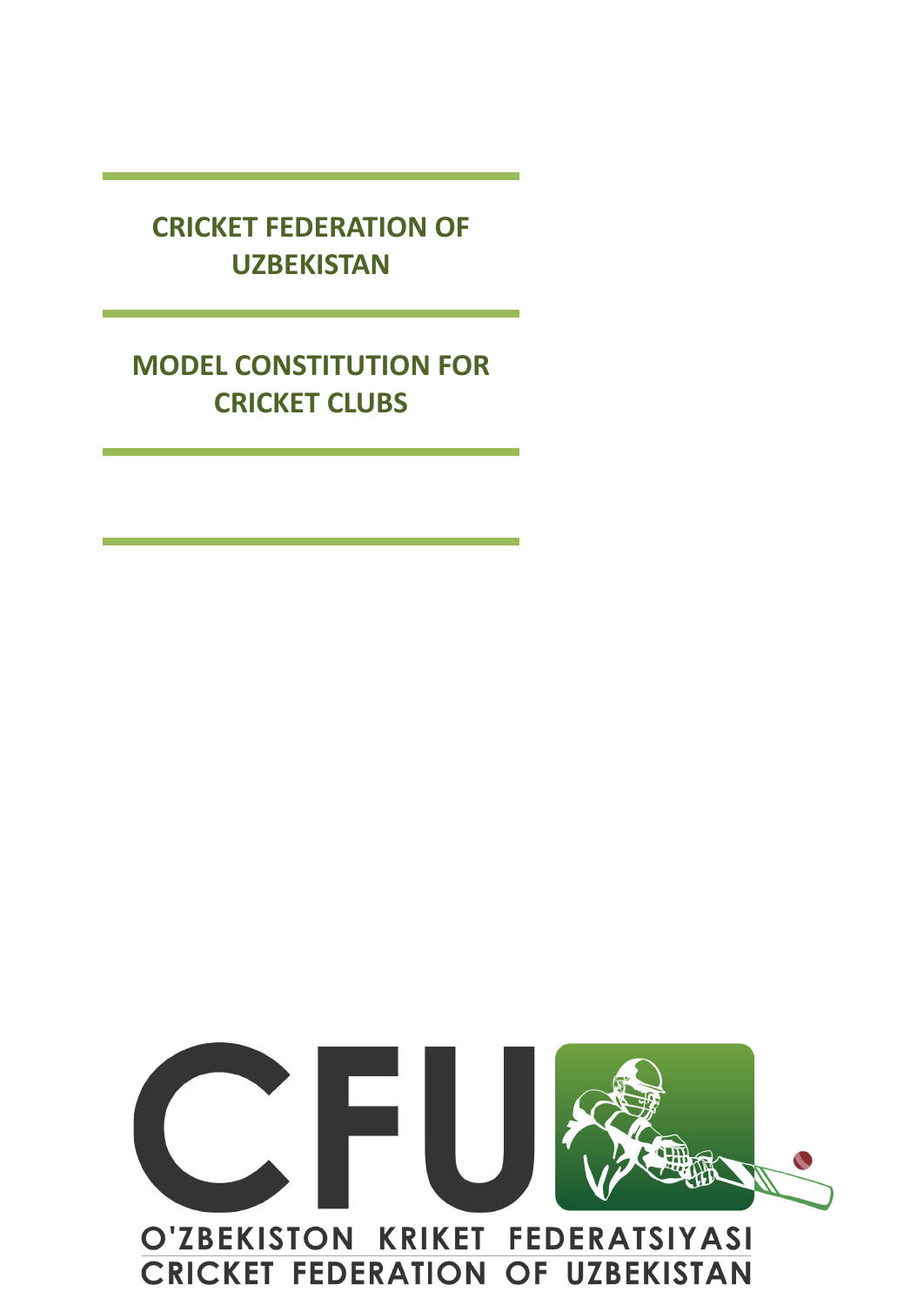

# **MODEL CONSTITUTION FOR CRICKET CLUBS**

## **1. Title and Commencement**

1.1 The Club shall be called **Example 2.1** The Club shall be called

1.2 The Club shall be affiliated with the The Regional Cricket Federation or any other body as may be directed by the Uzbekistan Cricket Federation from time to time.

1.3 This Constitution shall come into force immediately upon promulgation by way of execution and consent by the existing members of the Club.

## **2. Definitions**

2.1 For the purpose of this Constitution, unless the context otherwise requires:

a) "Federation" or "CFU" where used means Uzbekistan Cricket Federation;

b) "Chairman" means the Chairman of the Uzbekistan Cricket Federation;

c) "Regional Cricket Federation" or "RCF" means the Regional Cricket Federation constituted and operating pursuant to the CFU Constitution and to which this Club is affiliated with;

d) Club" means this cricket club duly organized and established and recognized by and affiliated with the Regional Cricket Federation pursuant to this Constitution, the CA Constitution and the CFU Constitution;

e) "Club Cricket" means cricket played by Clubs and being other than First Class Cricket and list A Cricket;

f) "Cricket Association" or "CA" means a Cricket Association constituted and operating pursuant to the CFU Constitution and to which the Regional Cricket Federation is affiliated with;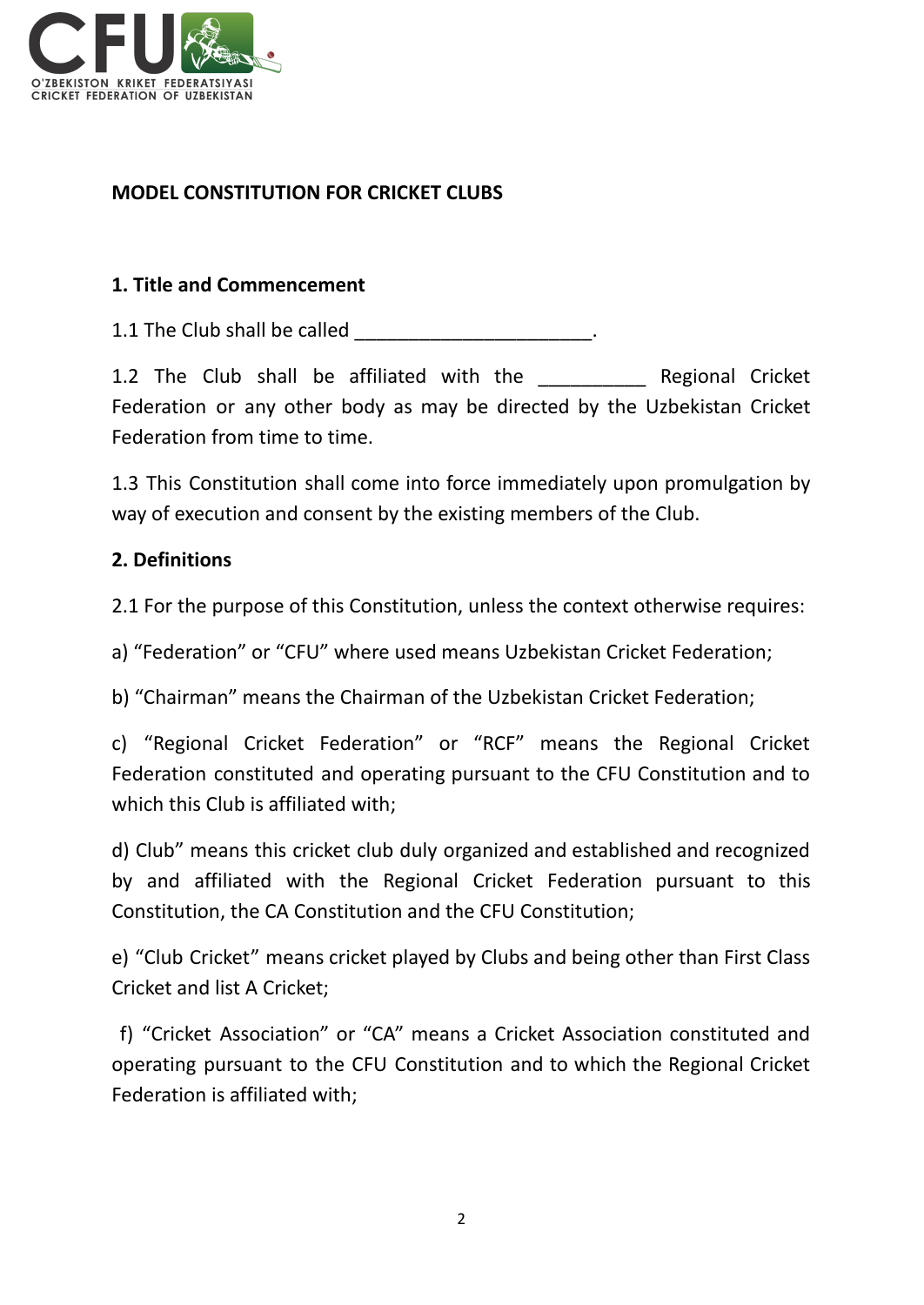

g) "Dues" includes annual subscription, registration fee, guarantee money of match(es), tournament fees or any other levy or charge or any fine imposed by the CFU, Cricket Association or the Regional Cricket Federation;

h) "Financial Year" means a year commencing on the first day of July;

i) "Format of Cricket" means as prescribed and notified by the CFU from time to time;

j) "General Body" shall have the meaning ascribed to it under this Constitution;

k) "Office Bearer" means the President, Treasurer or any other office created by the General Body of the Club as the context may require;

l) "Officers" means the managers and other executive management staff and employees of the Club;

m) "Participation Category" means as prescribed and notified by the CFU from time to time;

n) "President" means the President of the Club recognized and affiliated with the Regional Cricket Federation;

o) "Secretariat" means the Head Office of the Club;

p) "Treasurer" means the Treasurer of the Club elected by the General Body pursuant to this Constitution; and

q) "Undertaking" means the undertaking given by the Office Bearer(s) of the Club in the format provided by the Federation from time to time.

2.2 All terms herein which have been defined or referred to under the CFU Constitution shall carry the same meanings as ascribed to them under the CFU Constitution.

# **3. Cricket Club**

3.1 The Club shall comprise of a General Body consisting of members categorized as voting members and non-voting playing members.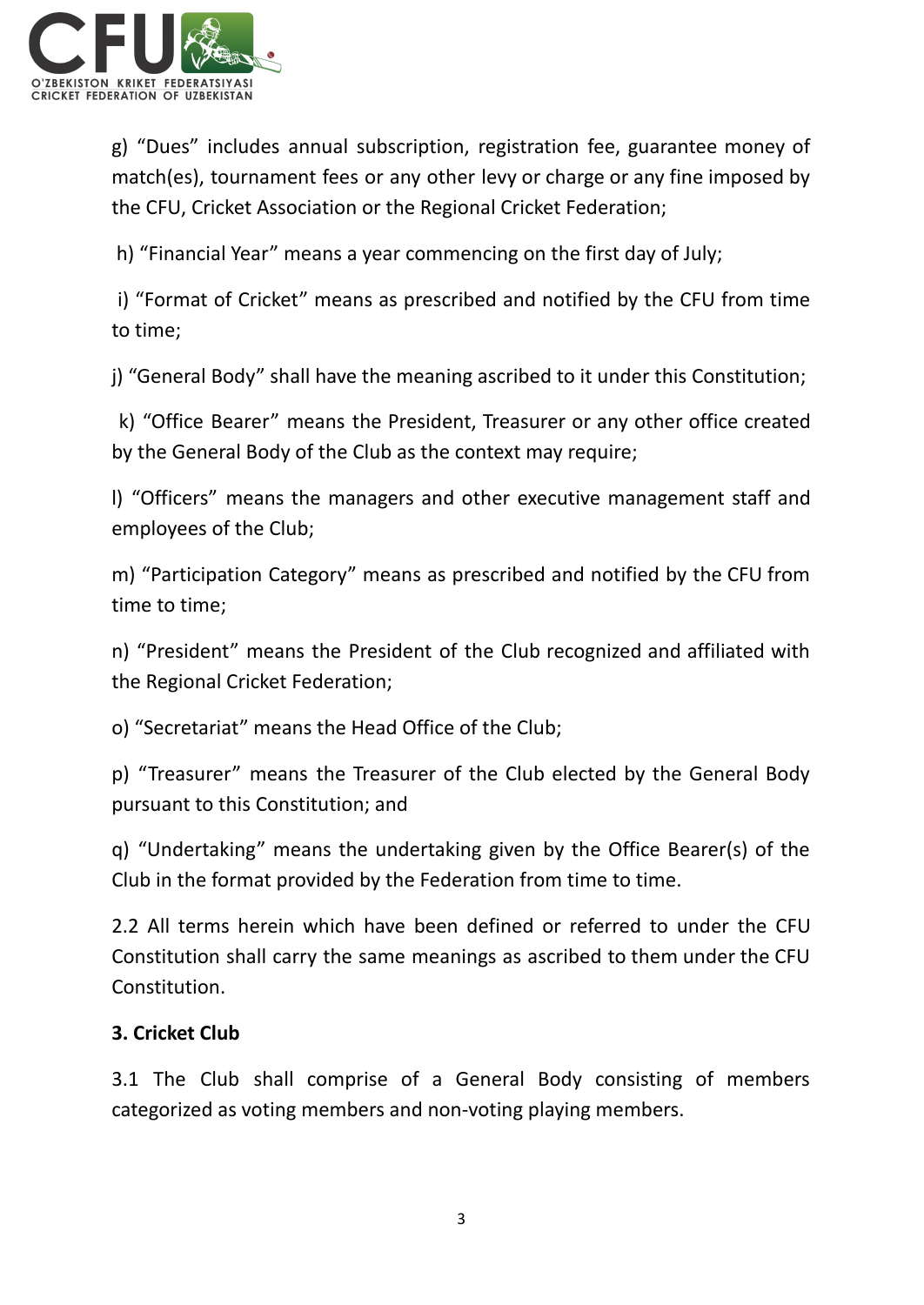

3.2 The Club shall be recognized as a duly organized Cricket Club upon being granted affiliation by the Regional Cricket Federation pursuant to due scrutiny by its Regional Cricket Federation.

## **4. Objects and Functions of the Club:**

4.1 The objects and functions of the Club shall be to:

a) promote and develop the game of cricket within its local jurisdiction;

b) organize, assemble, train and maintain cricket teams, for men and/or women, to represent the Club in cricket matches and tournaments for clubs;

c) participate in all the mandatory club tournaments in terms of Format of Cricket and Participation Category as prescribed by the RCF or CA and also maintain all relevant record, i.e. including but not limited to score-books, match officials' record, player's performance data and registered players record;

d) supervise activities of the Club and its members;

e) ensure that the Rules, and/or Regulations of the RCF including Rules of Cricket as notified by the Board are implemented in letter and spirit in their jurisdiction;

f) coordinate cricket activities including holding and organizing coaching, training and cricket events and tournaments, and endeavor to also organize or assist in organization of tournaments for schools and assist the RCF in such similar matters where required;

g) generate funds, donations and subscriptions and utilize them in the manner as deemed expedient for achieving objectives and to maintain record of the same;

h) ensure proper utilization of funds collected by it and maintain record of the same for the preparation of accounts;

i) undertake selection and formation of cricket team(s) to represent the Club in tournaments in accordance with the prescribed policies of the RCF;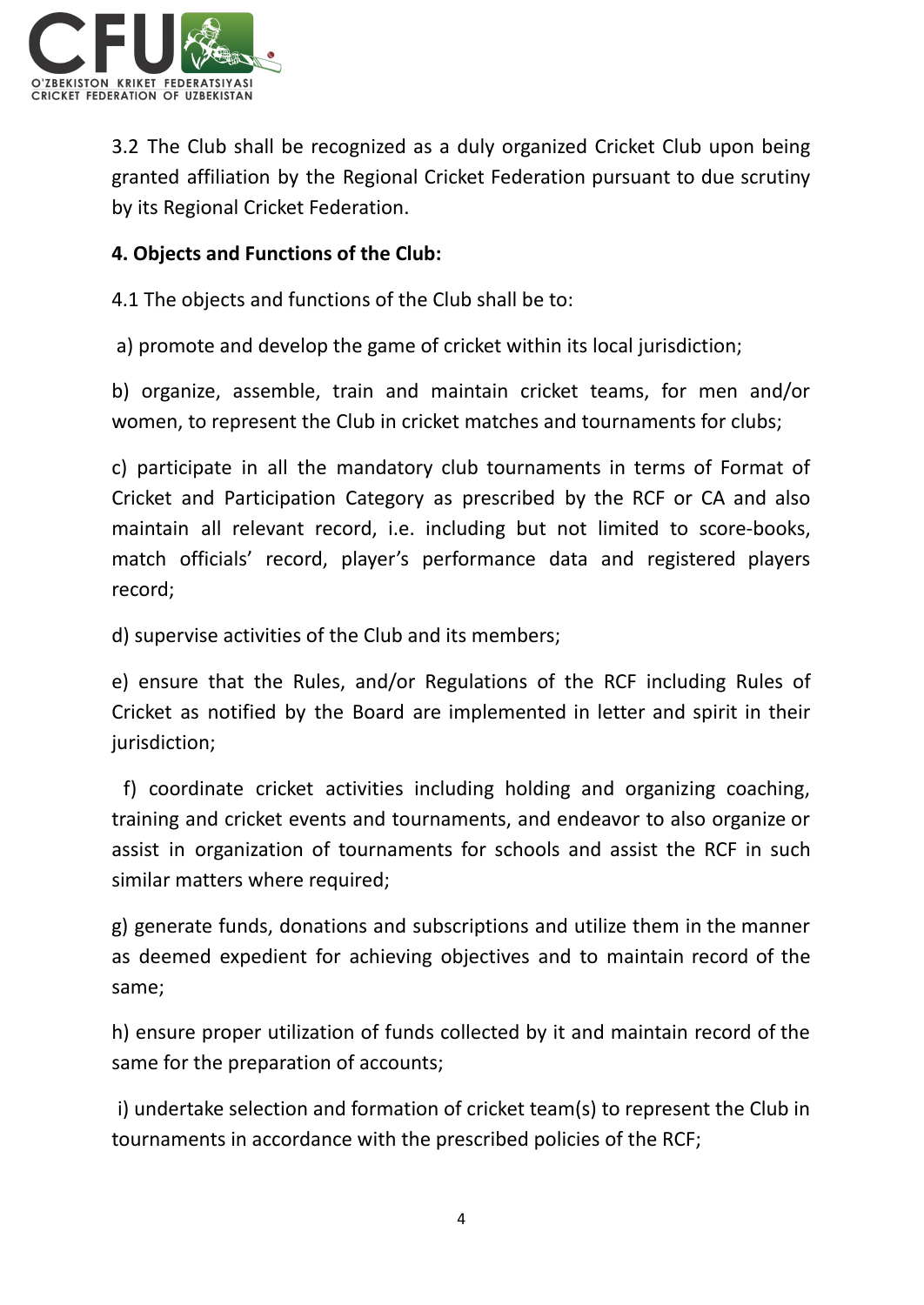

j) appoint captains, vice captains, managers and other team officials for its cricket teams;

k) acquire, lease, construct, develop and maintain stadium, playing grounds and other properties;

l) educate and ensure implementation of the Code of Conduct, Anti-Corruption and other codes, policies, and rules/regulations to its members/office bearers/officials, match officials and players, as devised by the Federation and/or ICC from time to time;

m) manage and maintain the operations of the Club and recruit and employ necessary staff on terms and conditions to be determined;

n) manage and operate the bank accounts of the Club;

o) ensure elimination of any and all forms of corruption in the cricket affairs amongst their members, match officials and players registered with the Club and to report any form of corruption or suspected corruption to the RCF and the Federation immediately;

p) maintain the accounts of the Club in a manner prescribed by the RCF and provide to the RCF or the Federation at any time;

q) resolve disputes arising within their members;

r) distribute the funds received on account of prize money, grants, donations etc. received from RCF, CA, CFU or any other source(s) to all concerned players, team officials or any other person, as the case may be, within ten (10) days of receipt thereof; and

s) submit an annual report to the RCF relating to its performance and functions every year by the  $1<sup>st</sup>$  August including by way of filing the prescribed pro forma provided by the RCF from time to time and to immediately remove any violations or shortcomings on part of the Club as may be identified by the RCF or the Federation.

# 5. **Members & General Body**

5.1 The Members of the Club shall be divided in the following categories;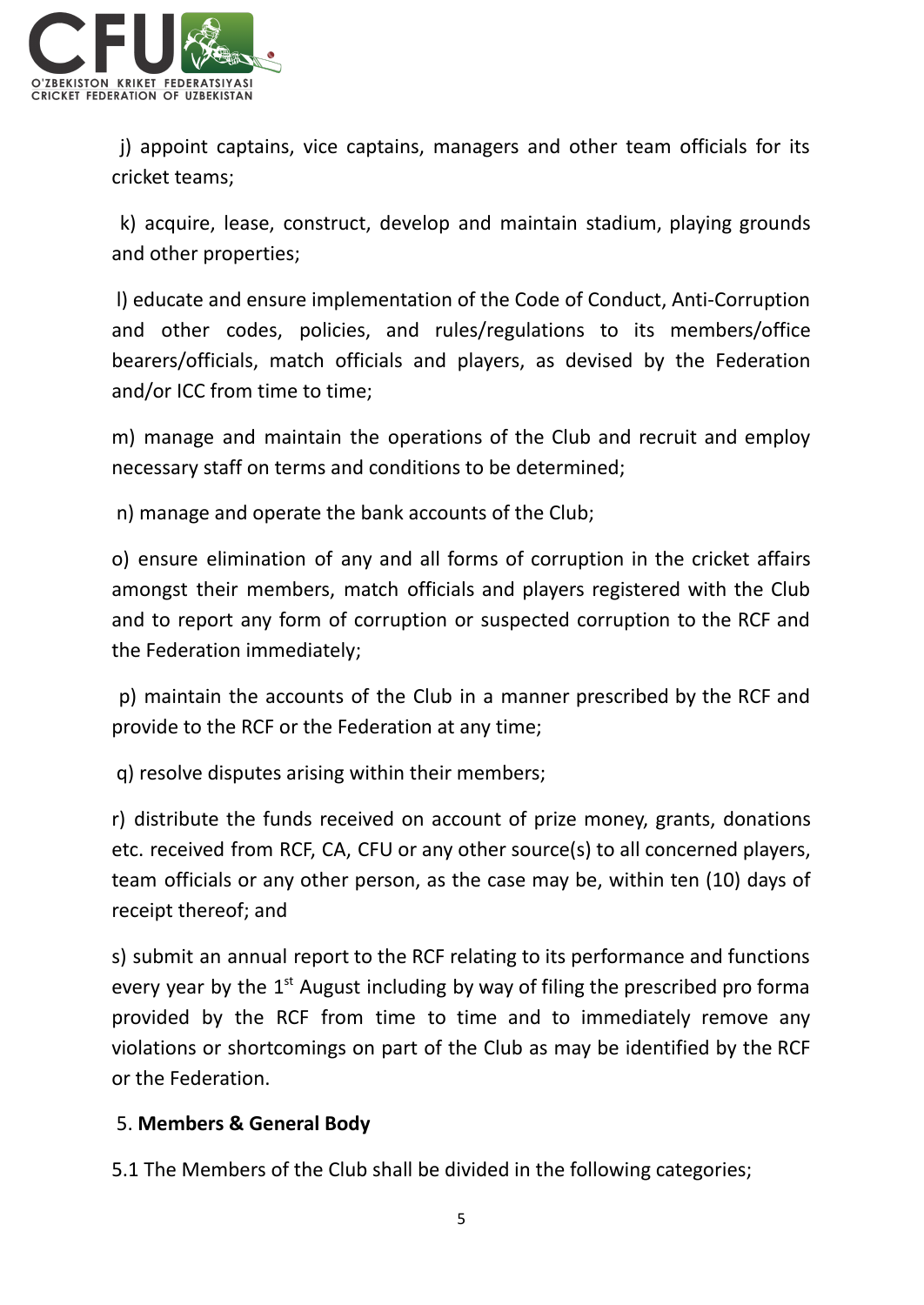

## a) Voting Member

A person who is resident of the local area or the city or town in which the Club is located and is either founding member or is approved as a member by the other Voting Members by majority subject to payment of prescribed membership fee. A Voting Member may not be a playing member of the Club. There shall be at all times no less than eleven Voting Members of the Club.

## b) Non-Voting Playing Members

A member who is selected or available for selection to any cricket team of the Club but is not a Voting Member. A Non-Voting Playing Membership shall be temporary and subject to renewal on an annual basis on fulfillment of the condition of availability for selection to any cricket team of the Club.

## c) Honorary Member

A person who is elected by the General Body as an Honorary Member and shall have no voting rights.

5.2 Each Voting Member shall have a single vote in the General Body and shall be eligible to be elected as an office bearer of the Club. A Non-Voting Playing Member shall have the right to attend all general body meetings of the Club but shall not have voting rights.

## **6. Functions of the General Body**

The functions of the General Body shall be to

a) consider and adopt the Annual Report furnished by the President and to recommend amendment(s) therein, if required;

b) approve any amendment to the Constitution subject to prior approval of proposed amendments by the RCF and the CFU;

c) approve the annual plans and development plans submitted by the President and approve the annual budget of the Club;

d) approve the annual accounts of the Club;

e) make regulations or procedures to conduct day to day affairs and for the purposes of this Constitution and for the exercise of powers vesting in the Office Bearers;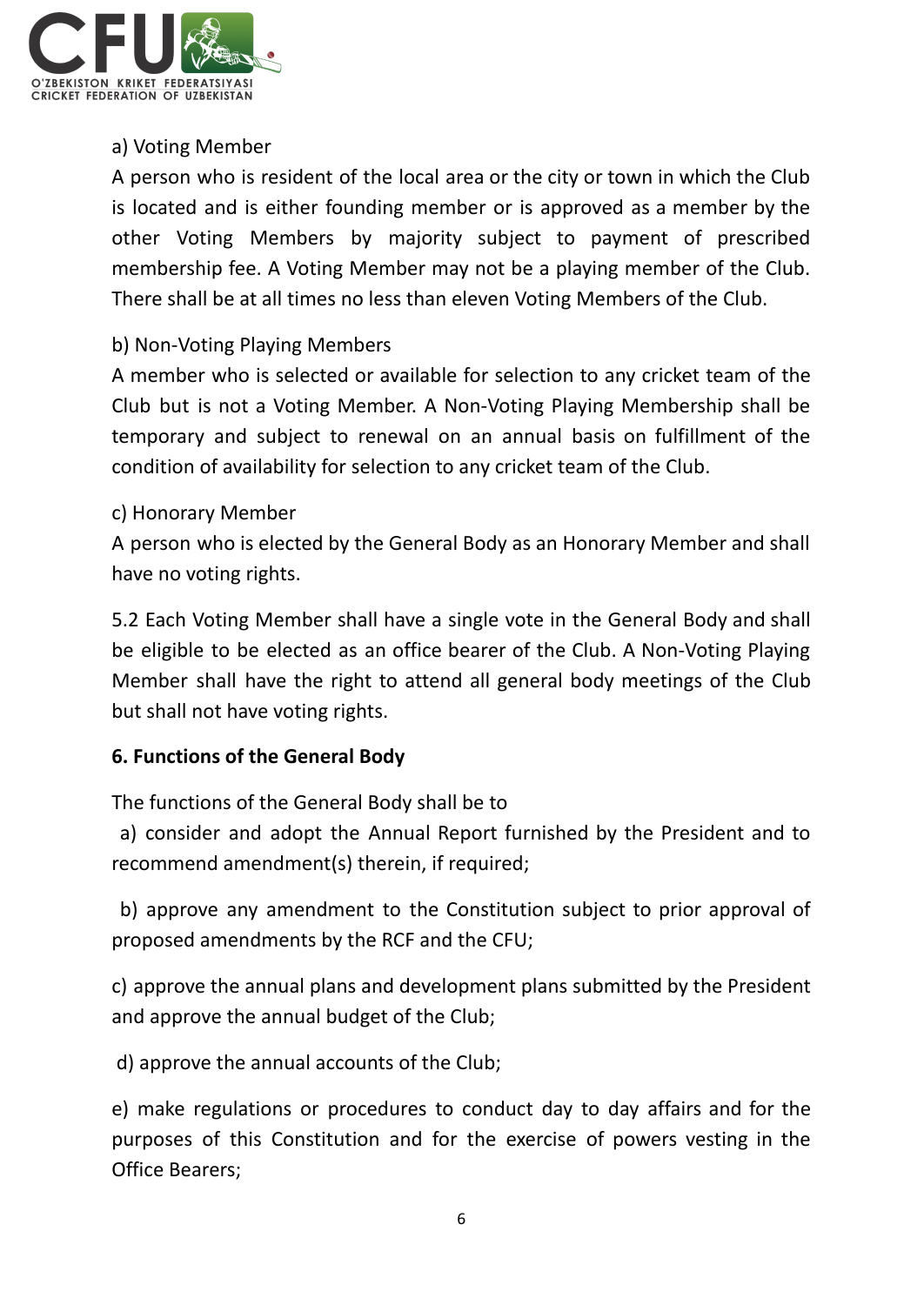

f) approve the financial regulations and financial authorities and mandates vesting in the Office Bearers;

g) elect the Office Bearers of the Club upon completion of the two year terms;

h) appoint officers, staff, consultants, technical experts, selection committee, legal advisor amongst other for the Club;

i) assign and delegate such duties and powers it deems appropriate to the President, Treasurer or any officer of the Club;

j) take such other steps as may be necessary and expedient to carry out the aims and objects of the Club; and

k) ensure that the Club, members, Office Bearers and officers at all times comply with the provisions of this Constitution, the RCF Constitution and the CFU Constitution and any and all rules, regulations, directives and policies as may be issued from time to time by the RCF and the Board.

# **7. Annual General Meeting (AGM)**

7.1 The Club shall hold its first Annual General Meeting within fifteen (15) days from the date on which the first Voting Members, being not less than eleven, having signed and adopted this Constitution and prior to issuance of a notification of affiliation by the RCF and thereafter, once every year within ninety (90) days of commencement of each Financial Year. A failure to hold an AGM pursuant to this Article 7.1 shall be deemed to be a failure for the purposes of Article 23.1.

7.2 The AGM shall be ordinarily convened at the Secretariat of the Club. The President of the Club shall preside the meeting as its chairman. In case the President is unable to preside the meeting due to his absence or any other reason, the Treasurer or any other Office Bearer as may be previously determined and authorized by the General Body, shall preside the meeting.

7.3 The President shall issue a notice of the AGM to each member of the General Body or any other person entitled to attend at least fifteen (15) days prior to the date of meeting. The notice shall clearly mention the date, time and venue of the AGM, and shall contain the agenda thereof.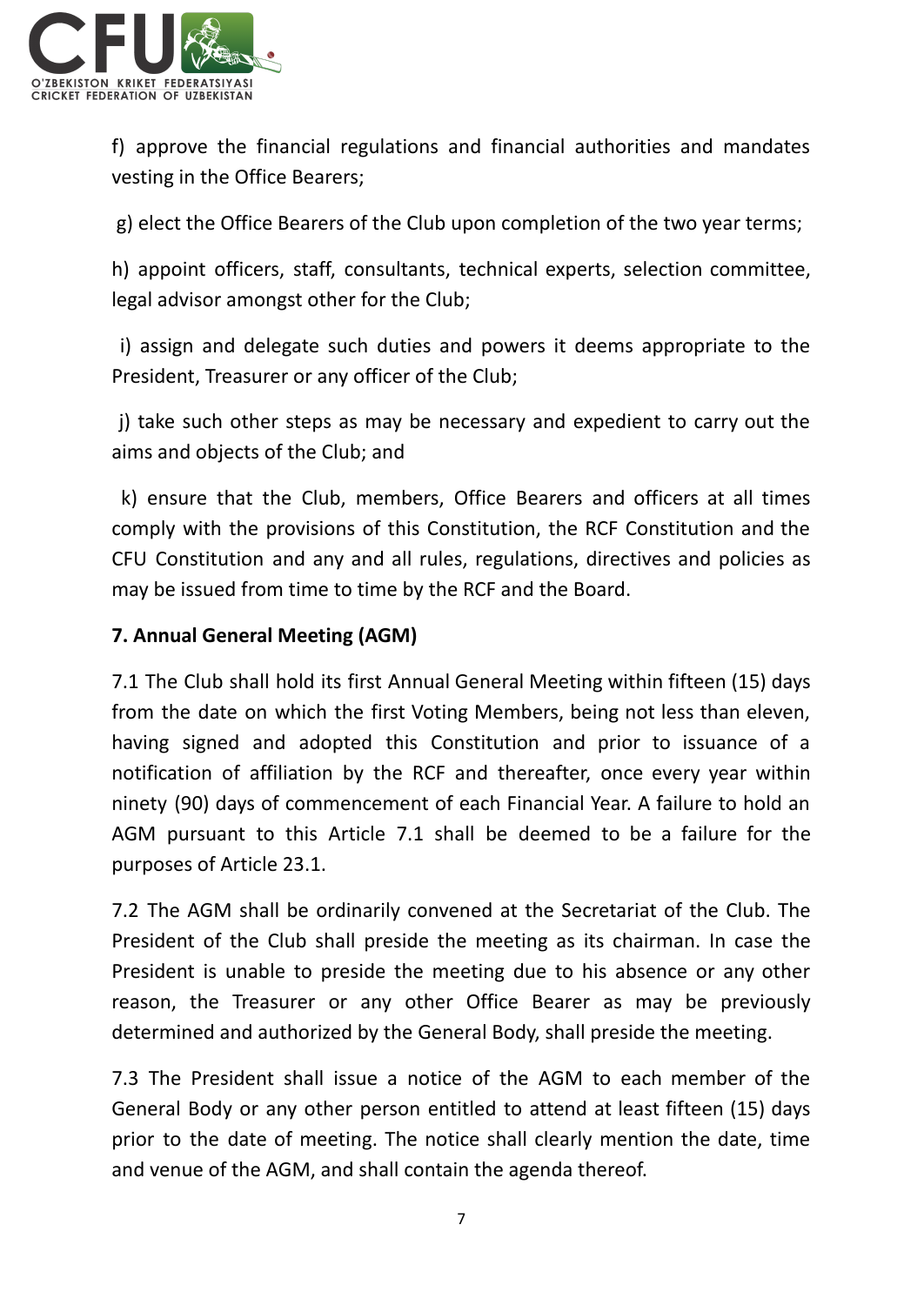

7.4 The Club shall submit to the RCF the copy of approved minutes of the Annual General Meeting within thirty (30) days of the meeting.

7.5 Fifty-one percent of the validly existing total Voting Members of the General Body shall constitute quorum for the AGM.

7.6 No proxy votes shall be permitted at an AGM.

7.7 If at any AGM the quorum is not met, the meeting shall be adjourned by the chairman of the meeting to a day not earlier than ten (10) days and no later than twenty one (21) days at the same venue. Provided that all members shall be given notice of the adjourned meeting at least seven (07) days prior to the date of the adjourned meeting.

7.8 Any member of the General Body who has not paid its dues shall not be entitled to attend any meeting(s).

7.9 All decisions at any AGM shall be taken by simple majority of the members of the General Body present and voting. The President shall have a second or casting vote in the event of a tie.

7.10 The General Body shall hold a Bi-annual General Meeting not later than seven (7) days after the holding of the AGM.

7.11 The President may himself, or on a written request of not less than 51% of the total members of the General Body, call an Extraordinary General Meeting (EGM) of the General Body for which notice to the members shall be issued at least seventy-two (72) hours prior to the meeting. The notice shall be in writing accompanied with agenda of the meeting and sent through courier or hand delivered. Provided all other provisions of this Article 7 as are applicable to an AGM shall apply to an EGM.

7.12 In the event that the number of Voting Members of the Club falls below six, the Club shall be deemed to be temporarily defunct and shall notify the RCF within seven (7) days of such occurrence.

## **8. Office Bearers**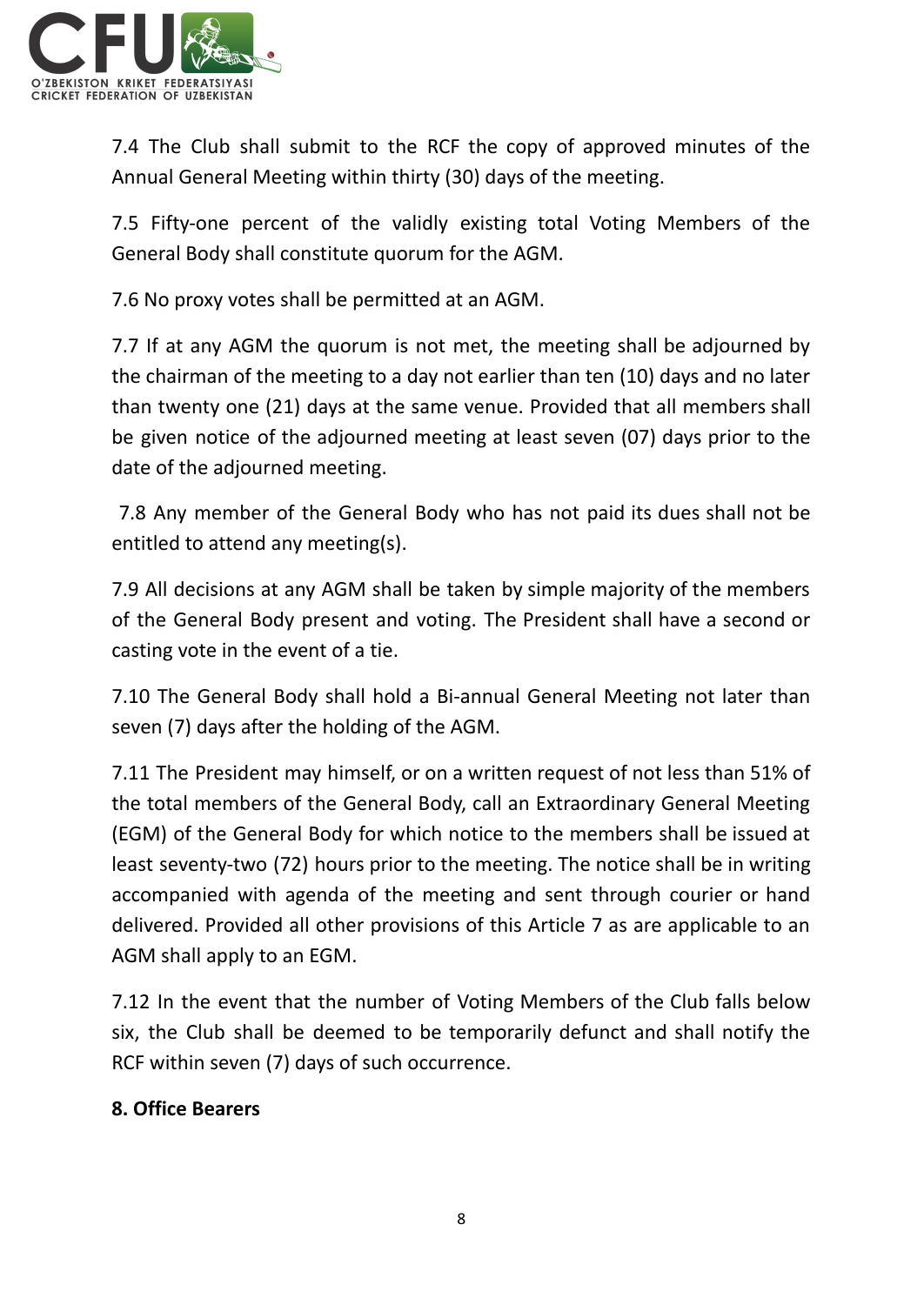

8.1 The following shall be Office Bearers of the Club elected by the General Body;

a) President,

b) Treasurer,

c) any other office as may be determined and approved by the General Body at an Annual General Meeting.

8.2 Any person who is a Voting Member of the General Body of the Club and fulfills the following qualification criteria may be elected as an Officer Bearer of the Club:-

a. is Uzbekistan citizen and of sound mind;

b. is permanent resident within the City in which the Club is located;

c. has not been convicted of any criminal offence or an offence of corruption or moral turpitude or has entered into a plea bargain with any competent authority in respect of an offence pertaining to financial corruption;

d. has not in the past been removed from an office in a cricket organization in Uzbekistan or has not been not a defaulter of a cricket organization, including CFU and its affiliated units, in Uzbekistan; and

e. is not a Government servant, public servant, civil servant nor an employee of any Regional or Provincial Corporation, or an employee of the RCF, CA, CFU, or any autonomous body or department or companies affiliated with the CFU.

8.3 No Office Bearer Club or Voting Member of the General Body of the Club shall be paid any remuneration or any benefits.

8.4 The term of an Office Bearer shall be two years. Provided that the tenures of Office Bearers of the Club shall be calculated from the date that the election is notified under this Constitution.

8.5 Any person eligible to be elected as an Office Bearer shall submit their nomination to stand for election with the General Body at least ten days prior to the date of the Annual General Meeting and the General Body shall circulate all nominations so received to all members of the Club at least seven (07) days prior to the date of the Annual General Meeting.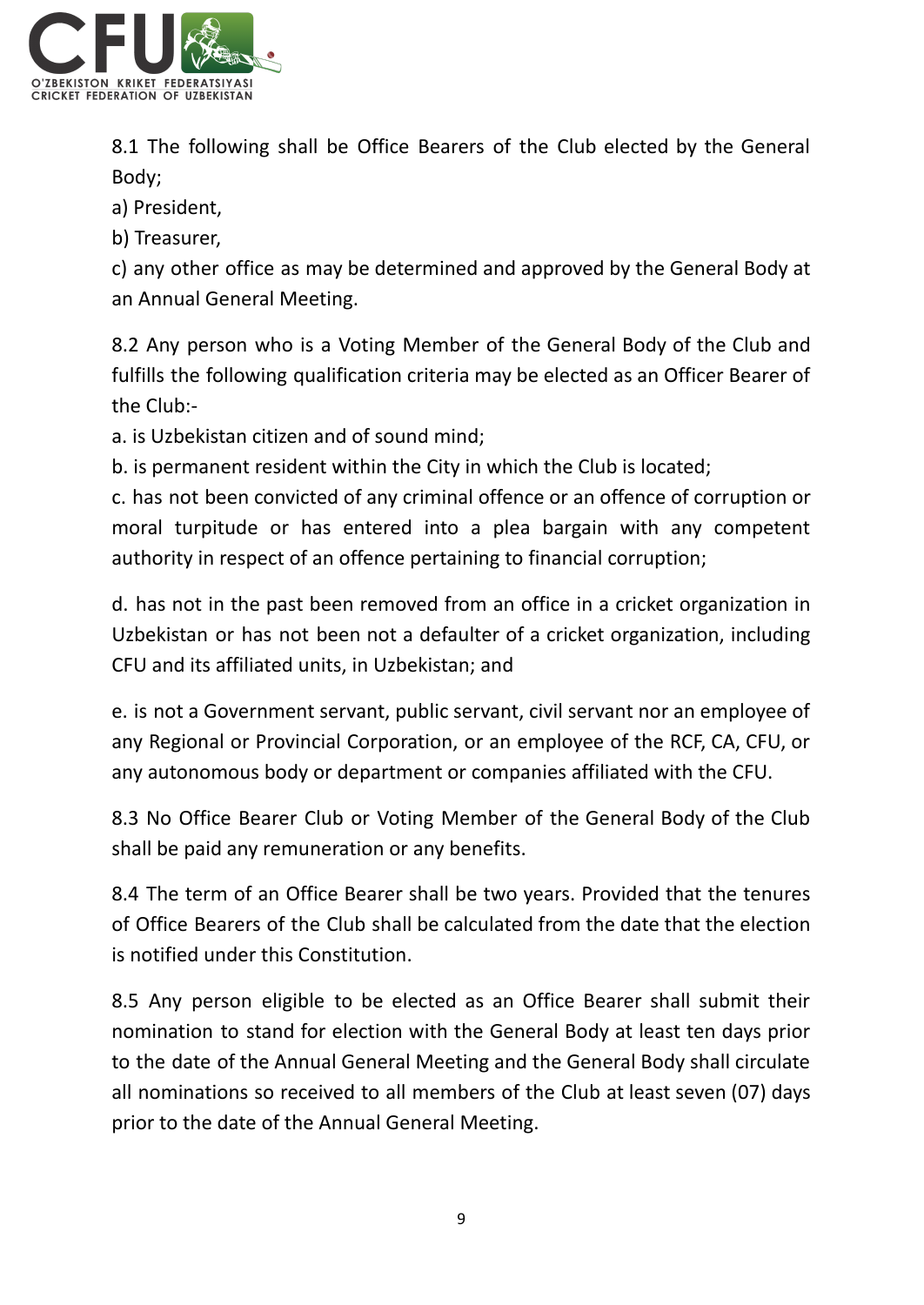

8.6 In the event the Club has been notified as a Full Member of the RCF, the Club shall by way of notice inform the RCF of the date of the Annual General Meeting to provide an observer to oversee or conduct the elections at the discretion of the RCF.

8.7 The results of an election shall be notified within seven (07) days of completion of the election to the RCF by the President of the Club who held the office in the previous year.

8.8 In the event of any delay in the election of the Office Bearers and the Club being an Associate or Full Member of the RCF, the RCF may immediately appoint a provisional committee for day to day management of the Club for a period not exceeding ninety (90) days. If elections cannot be held for any reason whatsoever within ninety (90) days, the said provisional committee shall continue functioning as aforesaid till the time elections are held or as may be notified by the RCF, but in any event not later than 360 days, after which the elections would be conducted by the CFU itself.

## **9. Removal of an Office Bearer**

9.1 A vote of "no confidence" against any Office Bearer shall not be initiated prior to expiry of six (6) months from the date of notification of the elected Office Bearer. The vote on a no confidence shall be conducted by a representative of the RCF on a date notified by the RCF where voting shall take place in the prescribed manner. A no confidence motion shall require 3/4th majority of all validly existing voting members to be carried. In case of failure of "no confidence" motion, the same shall not be reinitiated prior to the expiry of twelve (12) months therefrom.

9.2 An elected Office Bearer of the Club shall only be removed through no confidence motion by adopting the following procedure:

i. A resolution for a no confidence motion shall only be moved if signed by at least 50% of the relevant electoral college.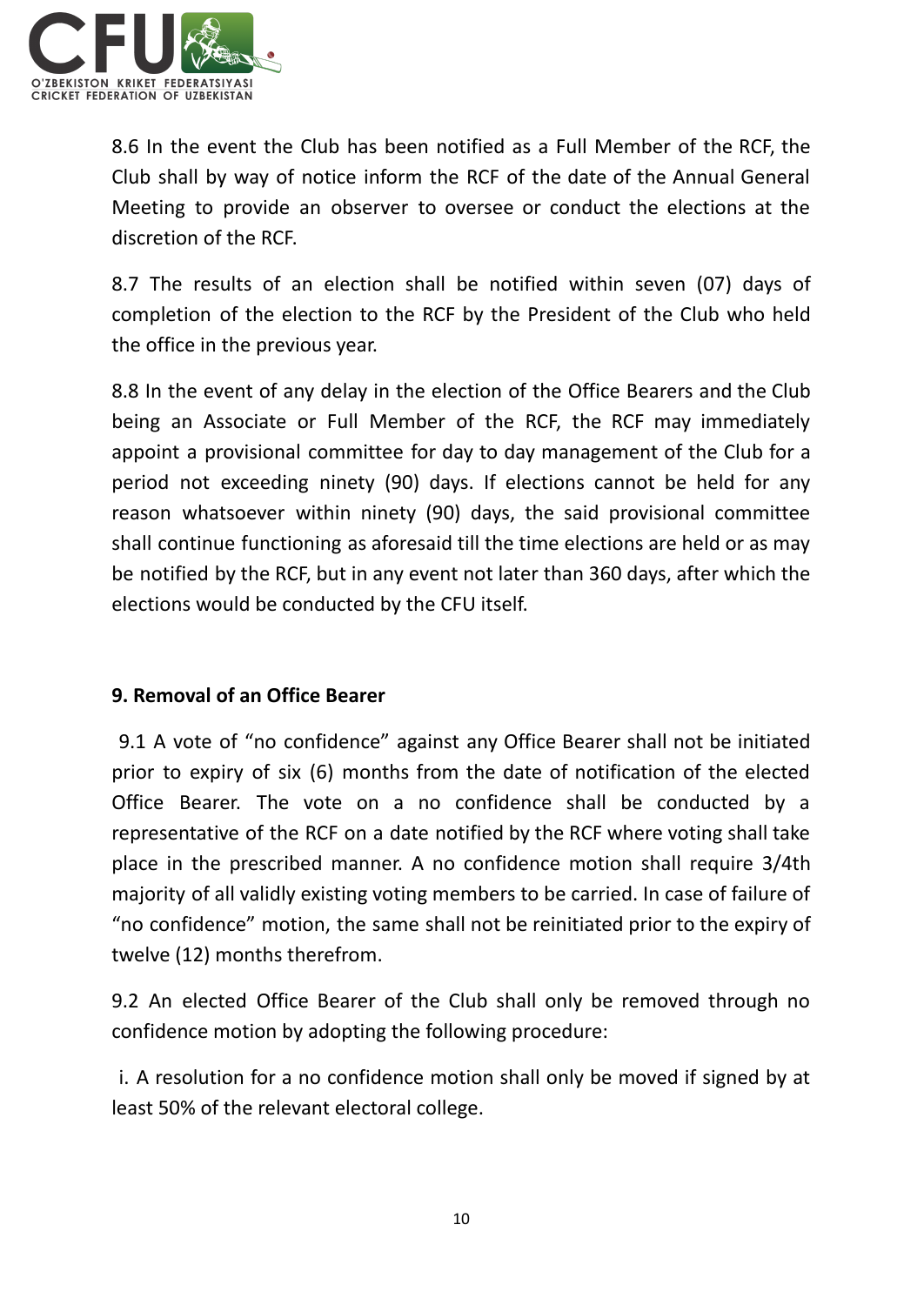

ii. Detailed reasons for removal of the elected Office Bearer shall be given in the resolution.

iii. Seven (07) days' prior notice of the special meeting being held for the purpose along with a copy of the resolution to this effect shall be served to the Office Bearer against whom such resolution has been moved.

iv. The seat vacant as a result of a successful no confidence motion shall be filled for the remaining tenure through election within thirty (30) days.

## **10. Casual Vacancy**

10.1 Any casual vacancy in the office of an Office Bearer arising through death, no confidence, resignation, removal, withdrawal, disability or disqualification, shall be filled for the remaining term by way of election of the relevant vacant post to be conducted in the same manner as prescribed under this Constitution within thirty days of the occurrence of the vacancy.

## **11. Powers and Functions of the Office Bearers of the Club:**

11.1 The President shall:

a) manage the affairs of the Club and ensure that the provisions of this Constitution, Rules, Regulations and Bye-laws of the RCF and CFU are duly adhered to;

b) control and/or manage the affairs of the stadium, sports complex(es), gymnasia and playing grounds owned, leased or supervised by it;

c) enter into contracts in furtherance of the objects of the Club including but not limited to contracts creating obligations, contracts for sale of property owned by the Club or purchase of property, contracts of guarantee, indemnity, financing, mortgage, construction, employment, services, sponsorship etc. For clarification, if it is expressly provided that the Club shall be solely responsible and liable for any and all obligations etc. that accrue because of such contract, guarantees or any other liabilities; and both the RCF and the CFU shall neither be responsible nor liable in any manner whatsoever;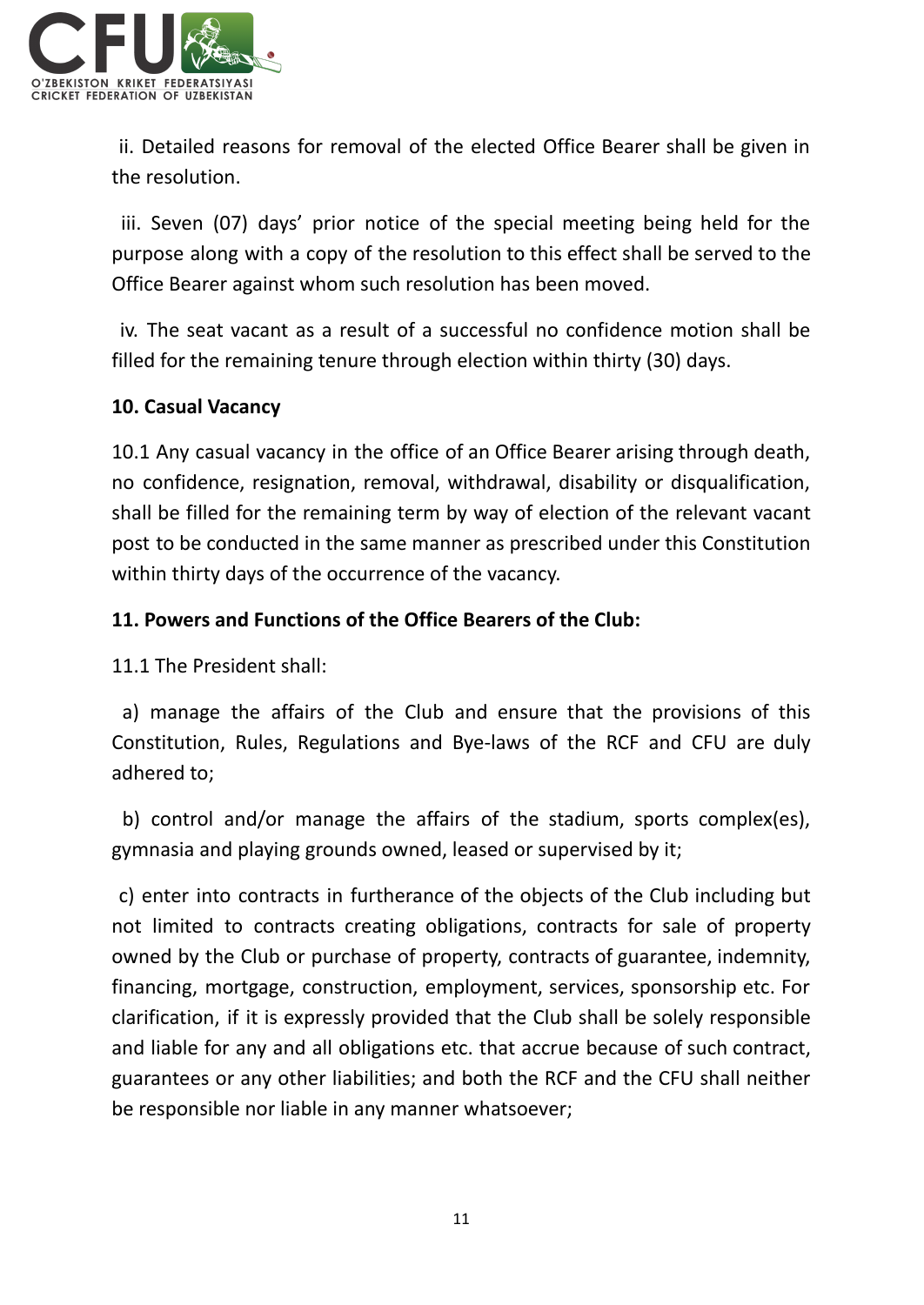

d) conducting the affairs of the Club and to ensure that the same are complied with by all members and the programs formulated are fully implemented;

e) appoint, suspend and/or remove the officers and staff of the Club in consultation with the Treasurer and as per the guidelines prescribed by the General Body;

f) ensure fulfillment of objects of the Club provided under this Constitution;

g) preside meetings of the General Body. In case of his/her absence due to any reason, the Treasurer shall preside the meeting;

h) ensure implementation of the rules, regulations, policies, directions issued by the General Body from time to time;

i) act as the custodian of all the minutes and record of the General Body, AGM, and any sub committees;

j) carry out all correspondence on behalf of the Club;

k) have casting vote in the meeting(s) of the General Body; and

l) appoint, in consultation with the Treasurer any consultants, technical persons, legal advisor etc. as the case may be pursuant to approval or ratification of the General Body.

11.2 The Treasurer shall:

a) exercise general supervision of the finances / funds of the Club and advise in the formulation of its financial policy;

b) prepare budget for the upcoming Financial Year in consultation with the President and submit for approval to the General Body;

c) incur and authorize expenditure in accordance with the approved budget;

d) maintain proper books of accounts including expenditures along with vouchers etc.;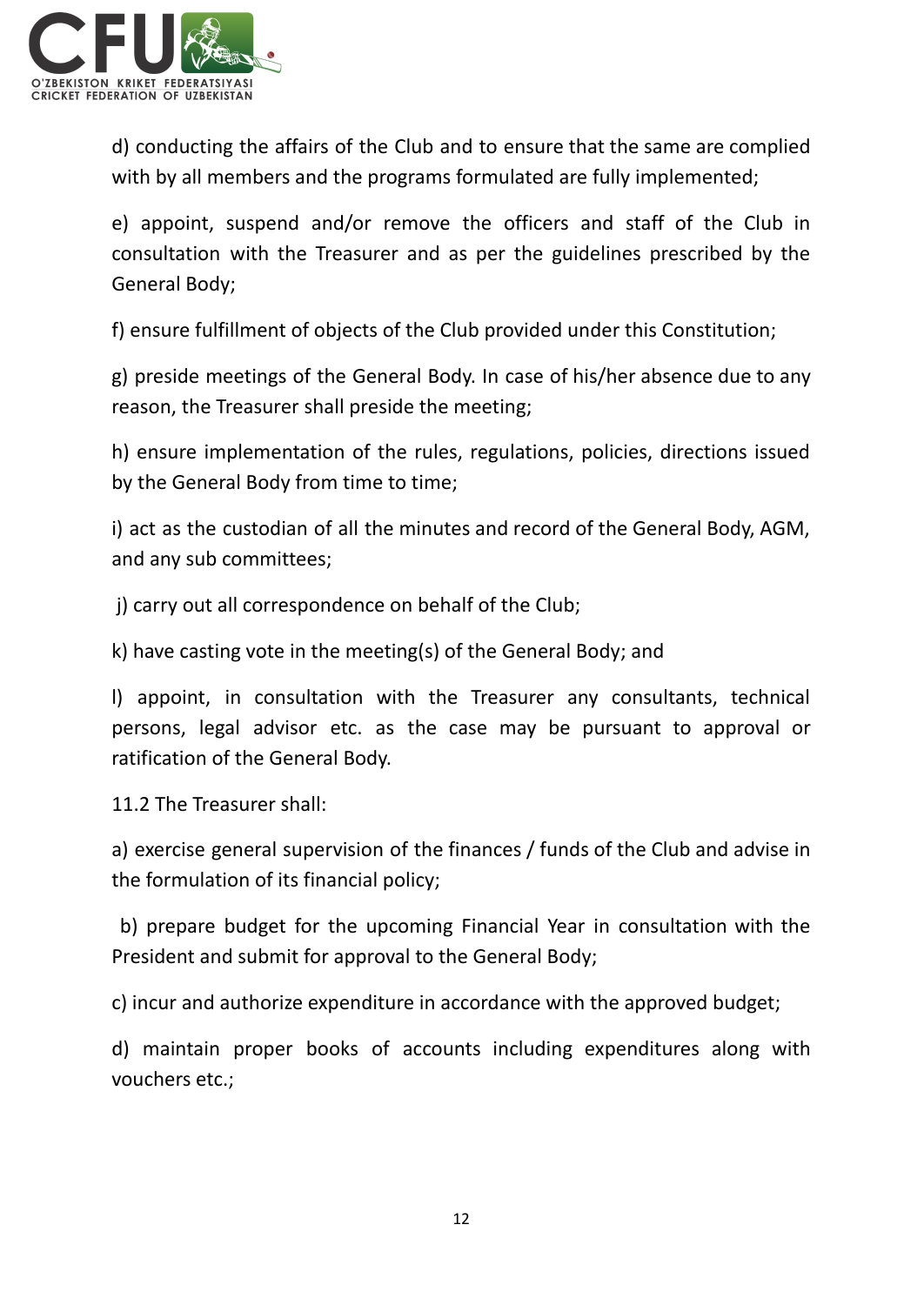

e) sign negotiable instruments on behalf of the Club along with the President. Any negotiable instrument of the Club, shall bear signatures of the Treasurer jointly with the President;

f) submit audited accounts within four months of the end of the financial year;

g) submit annual accounts of the Club to the RCF as and when required; and

h) prepare and lay before the General Body meeting, a profit and loss account, audited balance sheet and budget etc.

## **12. Sponsor**

12.1 The Club may pursuant to preferably a transparent process to appoint sponsors of the Club or events or teams of the Club.

12.2 The sponsors shall be granted naming, branding and other sponsorship rights pertaining to the Club as determined by the General Body in consultation with the RCF to ensure such rights do not conflict with the RCF, CA or the CFU's commercial obligations. Neither the RCF, CA nor the CFU shall unreasonably withhold its consent with respect to the appointment of Club sponsor(s). In case of any dispute in this regard, the matter shall be referred to the CFU to make the final determination.

12.3 All sponsorship commercial agreements shall be approved by the General Body in advance of post facto.

## **13. Adherence to the CFU Constitution etc**.

The Club shall follow this Constitution, the RCF Constitution and the CFU Constitution and any other rules, regulations, bye laws, instructions or directives issued by the RCF or the Federation, from time to time. Provided always that in case of conflict between this Constitution, the RCF Constitution and the CFU Constitution, the provisions of the CFU Constitution shall prevail. Provided further that the CFU shall be the sole judge for issuing any clarification or interpreting any provision of this Constitution, rules, regulations, bye laws or instruction or direction, as and when required.

#### **14. Bar against the employees of the CFU or CA or RCF**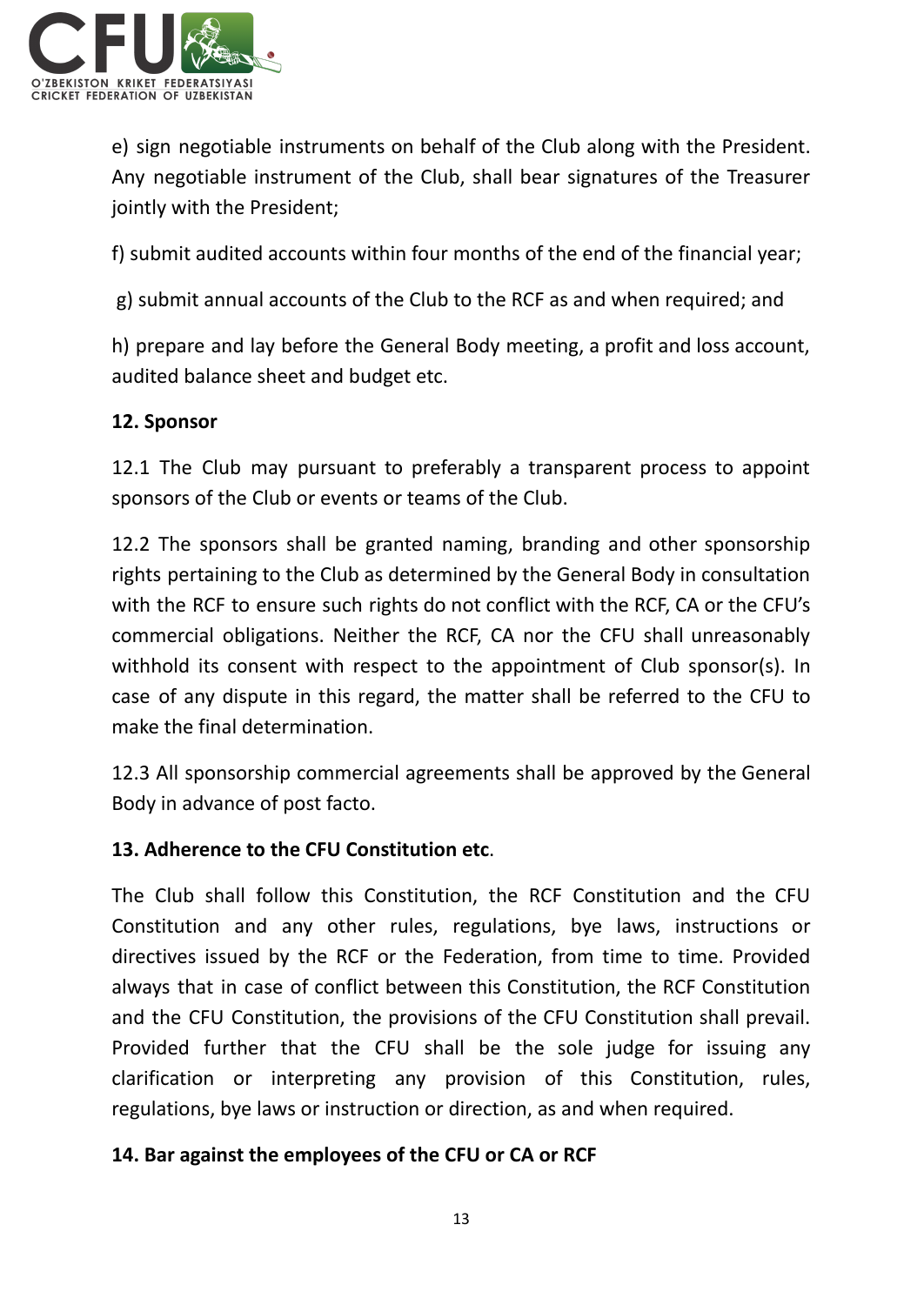

No employee of the Federation, CA or RCF shall be eligible to contest any election of the Club.

## **15. Undertaking by the Office Bearers**

15.1 Every Office Bearer shall give an undertaking to the RCF and the General Body prior to his election, to the effect that:

a) they shall strive to achieve the objectives and purpose of the Club, Regional Cricket Federation and the CFU;

b) they shall abide by this Constitution, Rules, Regulations and any directives formulated or issued, from time to time, by the RCF and the CFU and follow the code of conduct and discipline and the code of governance issued by the CFU from time to time;

c) they shall not criticize the Uzbekistan Cricket Board, Cricket Associations, Regional Cricket Federations or any of their functionaries or Member(s), players and officials in/on any media platform;

d) they shall not hold any press conference, meeting, protest or participate in any procession, display any placard etc. against the CFU, the CA, RCF or their officials at any private or public venue, individually or collectively;

e) they shall abide by the directions of the RCF and the CFU and meet all its obligations including those with regard to payment of Dues, as may be fixed or settled from time to time;

f) they shall participate in all mandatory tournaments or matches organized by the RCF;

g) they shall upon expiry of tenure or removal from office hand over all relevant documents including but not limited to accounts, records, HR records etc. to the newly elected Office Bearers and/or a Provisional Committee as the case may be;

h) they confirm that any and all information provided by them is and will be correct and accurate; and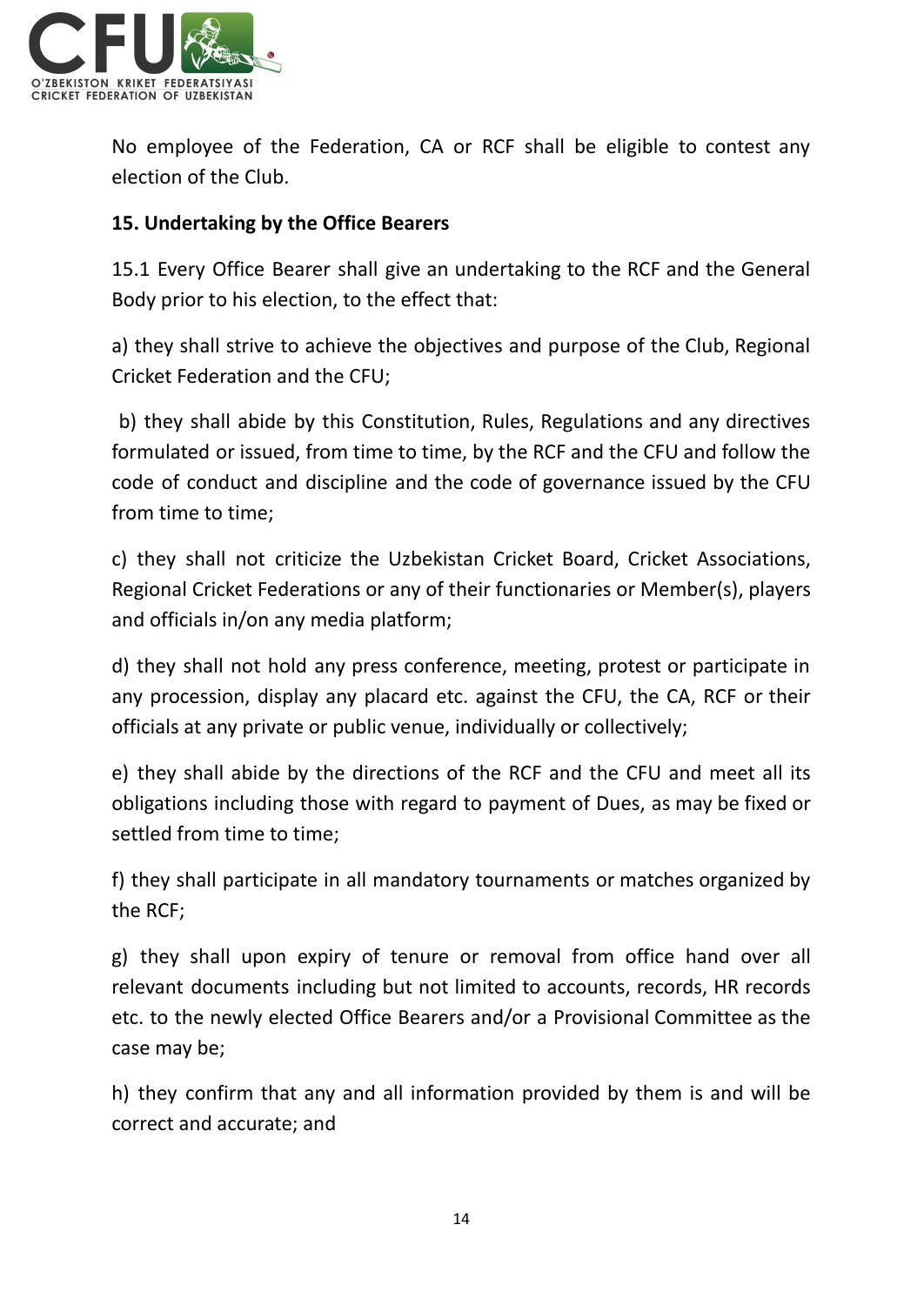

i) they shall, as a condition precedent, avail remedies available in this Constitution, the Constitution of the RCF or the CFU Constitution for redressal of grievances, if any.

15.2 The Federation may seek a modification of the contents of the above undertaking from time to time and the Office Bearer shall be required to issue the modified undertaking within three (03) business days and failing which the Office Bearer shall be de notified by the Federation.

15.3 If in the opinion of the RCF or the Federation, any Office Bearer is in violation of the undertaking given by them, the RCF or the Federation may take suo motu notice or based on an application/complaint by the RCF or any aggrieved individual, person or body. Upon initiation of action hereunder, the RCF or the Federation, as the case maybe, shall issue a Show Cause Notice to such Office Bearer. For the sake of clarification, it is expressly provided that the proceedings against any Office Bearer shall be in person unless the RCF or the Federation specifically issues notice to the Club. The Office Bearer to whom notice is issued shall respond to the same within a period of seven days in writing. If the reply to notice is not found satisfactory, the RCF or the Federation shall appoint an officer to conduct an inquiry in the matter who shall also give an opportunity of personal hearing to the Office Bearer, and submit the report along with findings to the RCF or the Federation. The RCF shall implement the findings by passing an order within thirty (30) days of receipt of the findings. Any person aggrieved of the decision may prefer an appeal as per appropriate Clause of the CFU Constitution.

## **16. Dispute Resolution**

Any dispute(s) arising out of this Constitution shall be referred to the General Manager of the RCF in writing, who shall form a Grievance Committee to adjudicate the dispute in accordance with the principles of natural justice, and shall give a reasoned order in writing after providing an opportunity of hearing to concerned parties. Any person(s) aggrieved of the decision of the General Manager of the RCF may seek redressal of their grievance in accordance with appropriate Clause of the CFU Constitution.

## **17. Funds of the Club**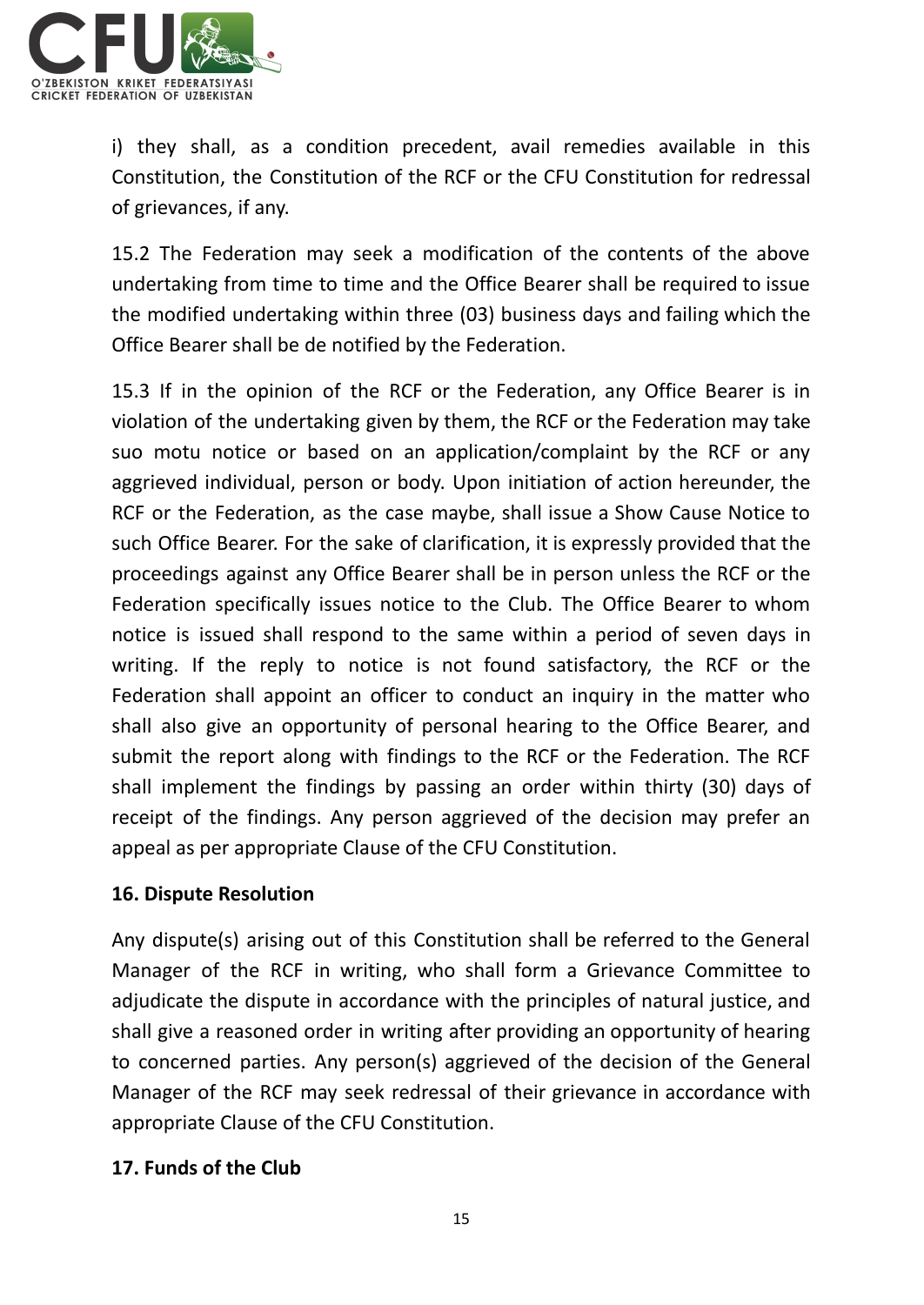

The funds of the Club may comprise of the grants, donations, sponsorships, subscription fees and all other monies/funds payable to, or receivable by the Club. The funds shall be maintained in a bank account determined by the General Body on the recommendation of the Treasurer.

## **18. Amendment in Constitution**

The General Body may, on the recommendation of the President and with the prior approval of the RCF and the Federation, amend, alter, or modify this Constitution from time to time and the Club shall be bound to act pursuant to such instructions on an immediate basis.

## **19. Penalties**

19.1 Whosoever violates this Constitution or any rules or instructions issued by the RCF or the Federation shall be deemed to be immediately disqualified / removed / disaffiliated / suspended by the RCF or CFU, as the case may be, and shall cease to be an Office Bearer or member of the Club.

19.2 In addition the person found in violation under Article 19.1 may be barred from contesting elections or becoming an Office Bearer etc. of any Cricket Association or Organization which is managed, monitored, controlled by or affiliated to the Federation for a period of two years. Provided that in case no elections take place during the said two years, the person shall be barred from contesting the forthcoming elections whenever held after expiry of the two year ban.

## **20. Disciplinary Committee**

20.1 The General Body shall appoint a Disciplinary Committee to probe into any disciplinary matter. The Disciplinary Committee shall follow the procedure as prescribed by the regulations ensuring a right of hearing to the person to whom a show cause notice is issued.

20.2 A recommendation and finding of the Disciplinary Committee shall be placed before the General Body for approval.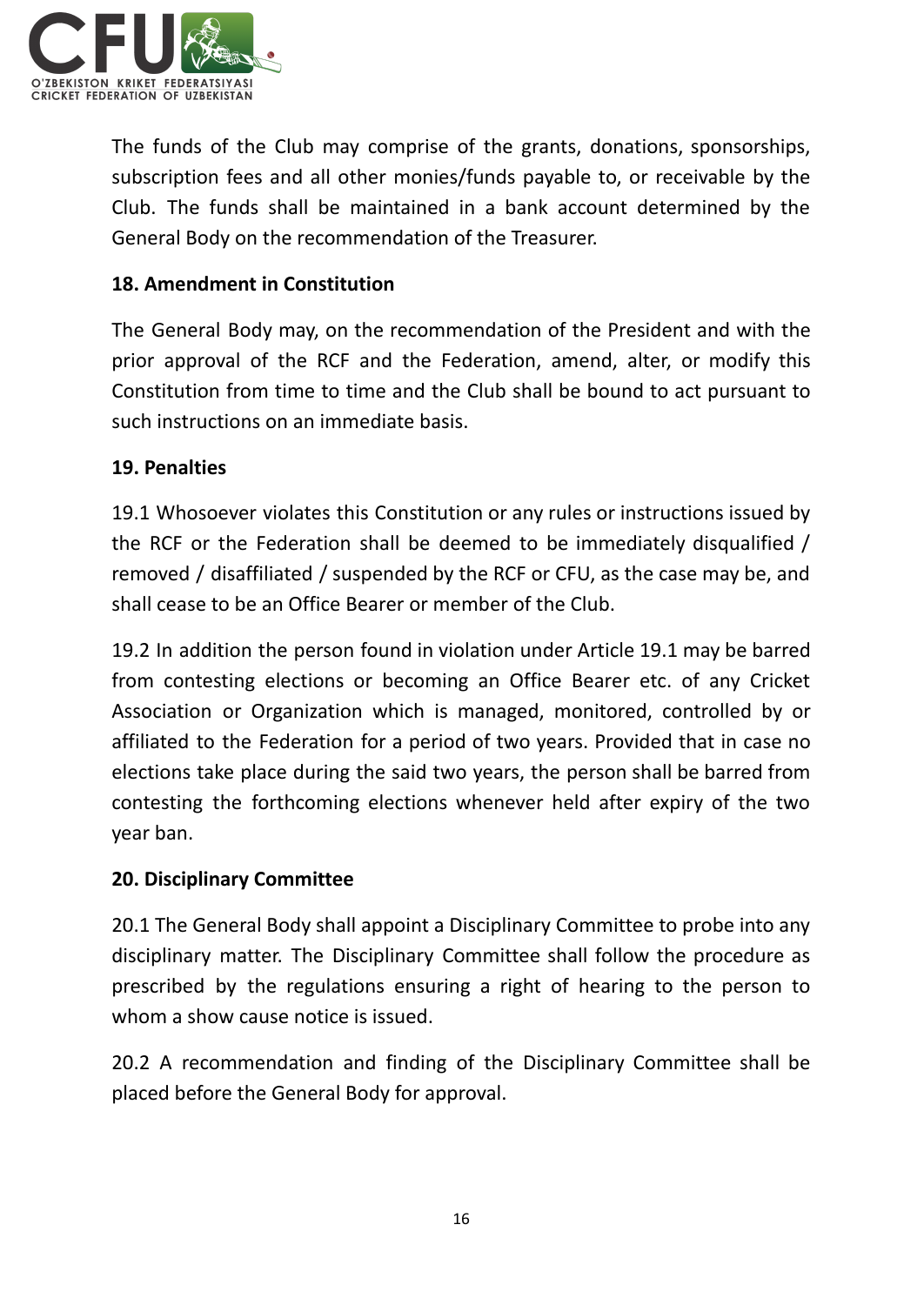

# **21. Secretariat**

The Club shall maintain a Secretariat, at its own cost and expense, to run its day to day affairs. The Secretariat of the Club shall be established at its headquarter.

# **22. Supersession of the Club**

22.1 The RCF if satisfied that the Club being an Associate or Full Member of the RCF is unable to perform its functions, may, for reasons to be recorded in writing with the copy provided to the CA, supersede the management of the Club and appoint an Interim Management Committee consisting of as many members as deemed appropriate to carry out the operations of the Club.

22.2 Upon an order of supersession being passed, the Office Bearers shall vacate their respective offices with immediate effect. The General Body shall during the period of suppression act on the instructions of the RCF.

22.3 The Interim Management Committee so appointed by the RCF shall assume functions of the Club. Provided further that an order of appointment of an Interim Committee shall, unless extended by the RCF for reasons to be recorded in writing, cease to operate upon the expiry of a period of three (03) months.

22.4 The RCF may, at any time, revoke the order of supersession and cause the appointment of new General Body or Office Bearers through process provided under this Constitution.

22.5 Upon revocation of order of supersession, the Interim Management Committee, unless notified otherwise by RCF, shall dissolve ipso facto and the duly elected Office Bearers shall take charge.

22.6 All acts done, proceedings taken and contracts entered into by the Interim Management Committee shall be deemed to have been done, taken and entered into lawfully and validly and shall be binding upon the Club.